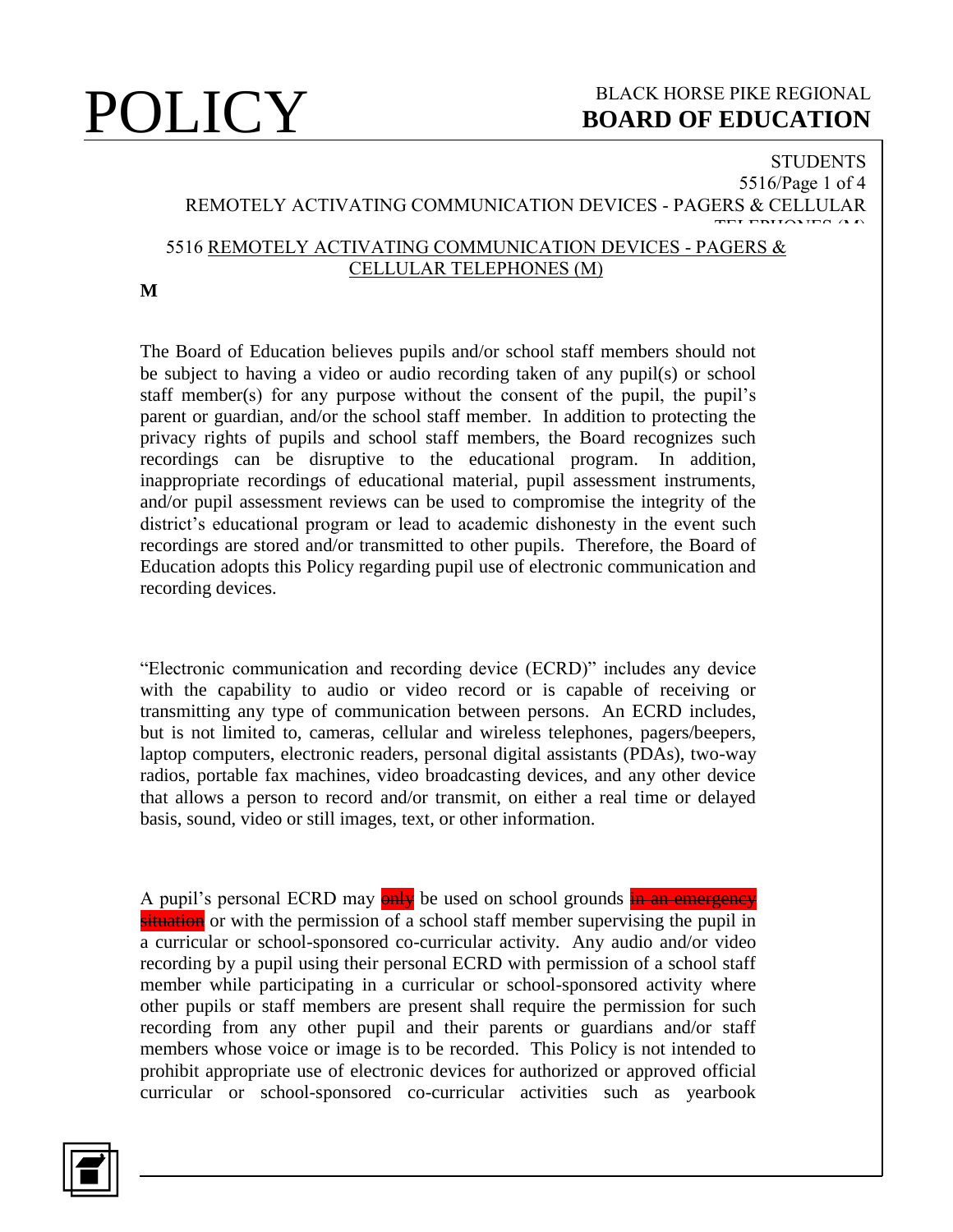# **STUDENTS**

### 5516/Page 2 of 4 REMOTELY ACTIVATING COMMUNICATION DEVICES - PAGERS & CELLULAR TELEPHONES (M)

photographs, staff member/teacher-directed and approved activities, classroom presentations, and athletic events and drama production filming. A pupil authorized or approved to use an ECRD may not use an ECRD to access internet sites or view information or internet-based material that is inappropriate or would be blocked from pupil access by the school district's acceptable use of computers and networks policy. Nothing in this Policy is intended to prevent a pupil from using their personal ECRD and recording school-sponsored co-curricular activities as a non-participant when the activity is open to the general public.

For the purposes of this policy, "school grounds" means and includes land, portions of land, structures, buildings, and structures that support these buildings, including, but not limited to, administrative buildings, kitchens, maintenance shops, and garages. "School grounds" also includes other facilities as defined in N.J.A.C. 6A:26-1.2, playgrounds, and other recreational places owned by the local municipalities, private entities, or other individuals during those times when the school district has exclusive use of a portion of such land.

An ECRD used in violation of this Policy will be confiscated by a school staff member or Principal or designee and the pupil will be subject to appropriate disciplinary action for violation(s) of one more of the following:

- 1. Pupils are permitted to bring cell phones into the school buildings. Pupils and parent(s) or legal guardian(s) assume all responsibility for such devices. The school district shall not be responsible for theft, loss or damage of these devices brought to school. Cell phones may be used during non-instructional times throughout the course of the school day; however, students are not permitted to make cell phone calls in between classes. Cell phones may also be used for instructional purposes under the supervision of a teacher.
- 2. At the start of of any class period and/or instructional program, all such devices must be shut off and put awayunless permission specifying otherwise has been granted.
- 3. Pupils who refuse to comply with the requirement of this policy will have their cell phone confiscated and returned only to the parent(s) or legal guardian(s). Any violations will result in disciplinary action.

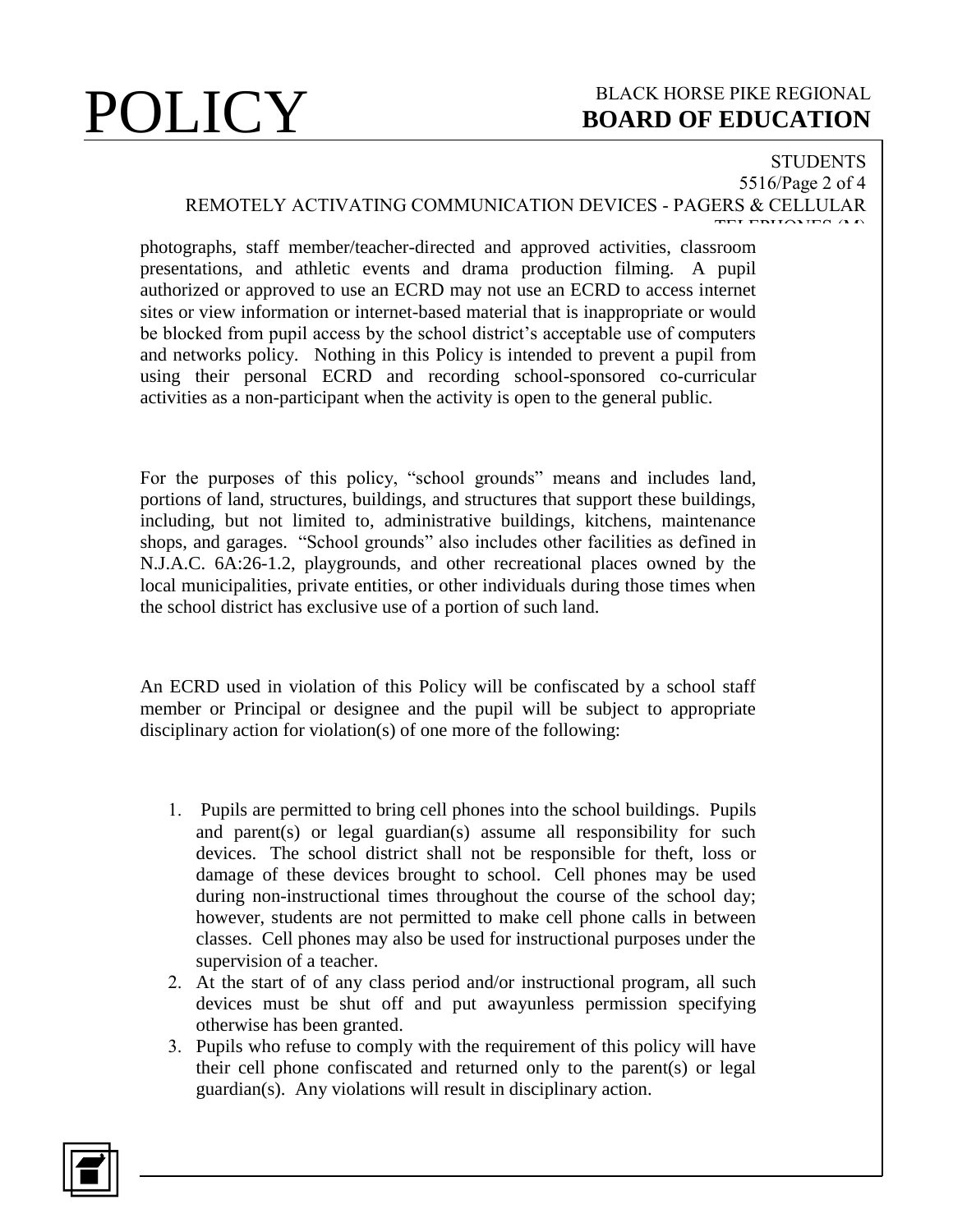### **STUDENTS** 5516/Page 3 of 4 REMOTELY ACTIVATING COMMUNICATION DEVICES - PAGERS & CELLULAR  $T$ ENIONES (M)

4. By not handing over a cell phone when requested, students are subject to additional discipline for insubordination and/or uncooperative behavior.

A pupil shall not **knowingly** bring or possess any remotely activated paging device on any school grounds, including on a school bus or at a school-sponsored function, at any time and regardless of whether school is in session or other persons are present without the express written permission of the Principal. The pupil must submit a written request and establish to the satisfaction of the Principal a reasonable basis for the possession of the device. The written request must include the purpose for the pupil possessing and/or bringing the device on school property and the date or dates in which the pupil requests to possess and/or bring the device on school property. The written request must also include the date in which the pupil will no longer need to bring and/or possess the device on school property.

The Principal, upon reviewing the request from the pupil, will make a determination. The determination will be in writing and if approved, written permission for the pupil to bring and/or possess a remotely activating paging device will be provided to the pupil. Permission will only be provided for by the principal.

The pupil must submit a new request if the time in which permission is given to bring and/or possess a device expires. The pupil that is granted permission to possess and/or bring the device must be in the possession of the device at all times. The Principal or designee shall immediately notify the Superintendent of Schools and the appropriate criminal justice or juvenile justice agency if a pupil brings or possesses a remotely activated paging device in violation of N.J.A.C. 6A:16-5.8 and this Policy.

A pupil who is an active member in good standing of a volunteer fire company, first aid, ambulance or rescue squad may bring or possess a remotely activated paging device on school property only if the pupil is required to respond to an emergency and the pupil provides a statement to the Principal from the chief executive officer of the volunteer fire company, first aid, ambulance or rescue squad authorizing the possession of the device by the pupil at all times and that the pupil is required to respond to an emergency.